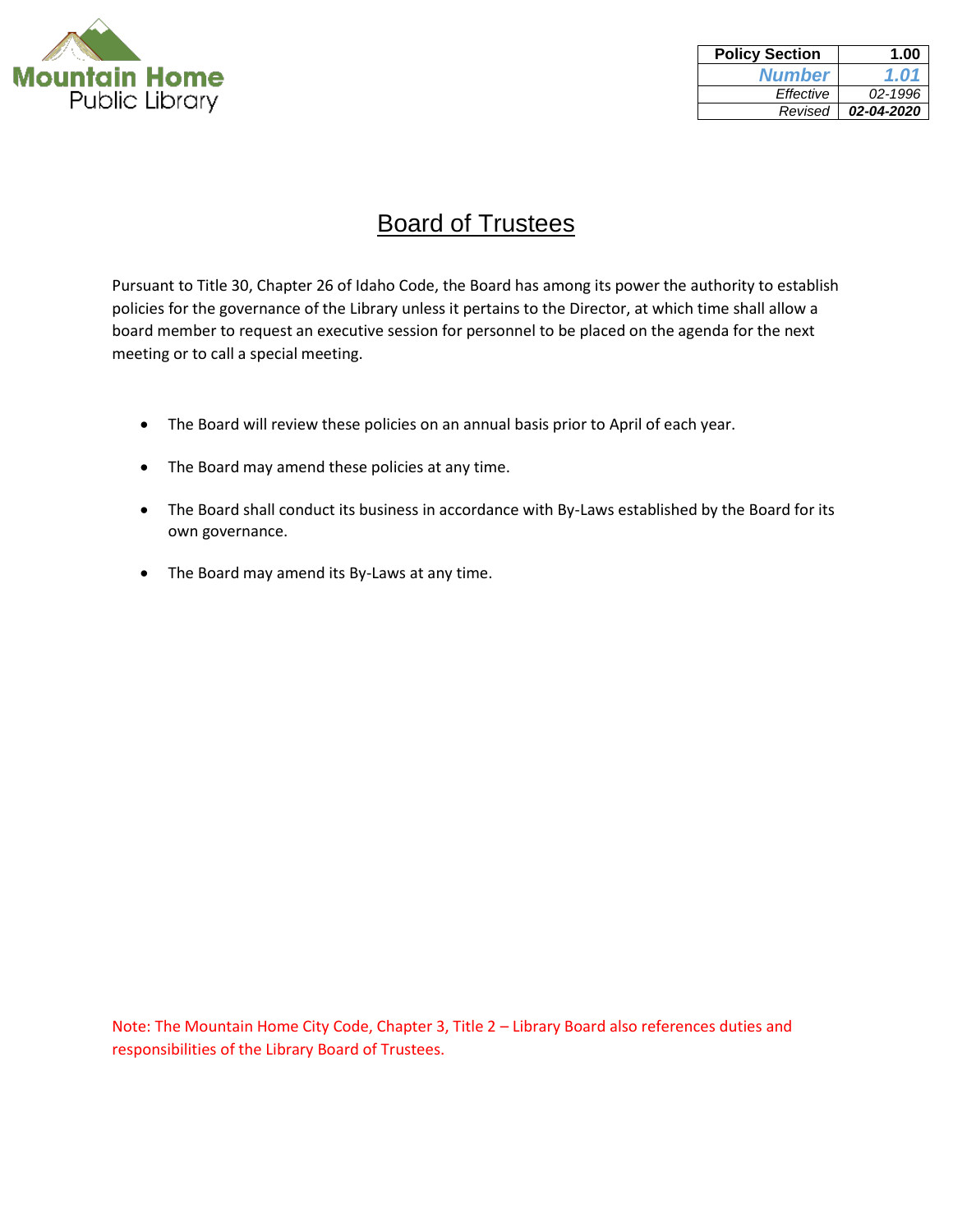

| <b>Policy Section</b> | 1.00       |
|-----------------------|------------|
| <b>Number</b>         | 1.02       |
|                       | page 2/6   |
| Effective             | 02-1996    |
| Revised               | 02-04-2020 |

The Board of Trustees of the Mountain Home Public Library exists by virtue of the provisions of Title 33, Chapter 26 of the Idaho Code. The Board exercises the authority and assumes the responsibility delegated to it by said statutes for the provision of public library services in the city of Mountain Home, Idaho.

### Article II – Selection and Appointment

### **Section 1. Number of Trustees**

33-2604. BOARD OF TRUSTEES – APPOINTMENT – TERM OF OFFICE – COMPENSATION. For the government of such library there shall be a board of five (5) library trustees appointed by the mayor and council pursuant to section 50-210, Idaho Code, from among city residents. If the city government is organized pursuant to sections 50-801 through 50-813, Idaho Code, the city manager and the council shall appoint the board of trustees.

### **Section 2. Term of Office and Reappointment**

Appointment to the board shall be made solely upon consideration of the ability of such appointees to serve the interests of the people, without regard to sex, age, race, nationality, religion, disability, or political affiliation. A member of the city council shall not be one (1) of the five (5) appointed trustees of the library board, but each year the council shall appoint one (1) of its members to be a liaison to the board, without voting rights.

The initial appointment of trustees shall be for terms of one (1), two (2), three (3), four (4) and five (5) years, respectively.

Subsequent appointments shall be made for five (5) years from the date of appointment, and until their successors are appointed. By accepting appointment to the library board of trustees, members agree to attend a minimum of three-fourths of the regularly scheduled meetings annually. Unless excused, missing three consecutive regular meetings for other than health-related reasons are considered a resignation from the board. A term of office shall be for five years for each member and the term of one Board member shall expire each year on February 28<sup>th</sup>.

### **Section 3. Salary**

Members of the board shall serve without salary but may receive their actual and necessary budgeted expenses while engaged in authorized business of the library.

History: [33-2604, added 1993, ch. 186, sec. 5, p. 469]

#### **Section 4. Vacancies**

BOARD OF TRUSTEES – VACANCIES – REMOVAL. The board shall report all vacancies to the council within five (5) working days. All such appointments shall be made in the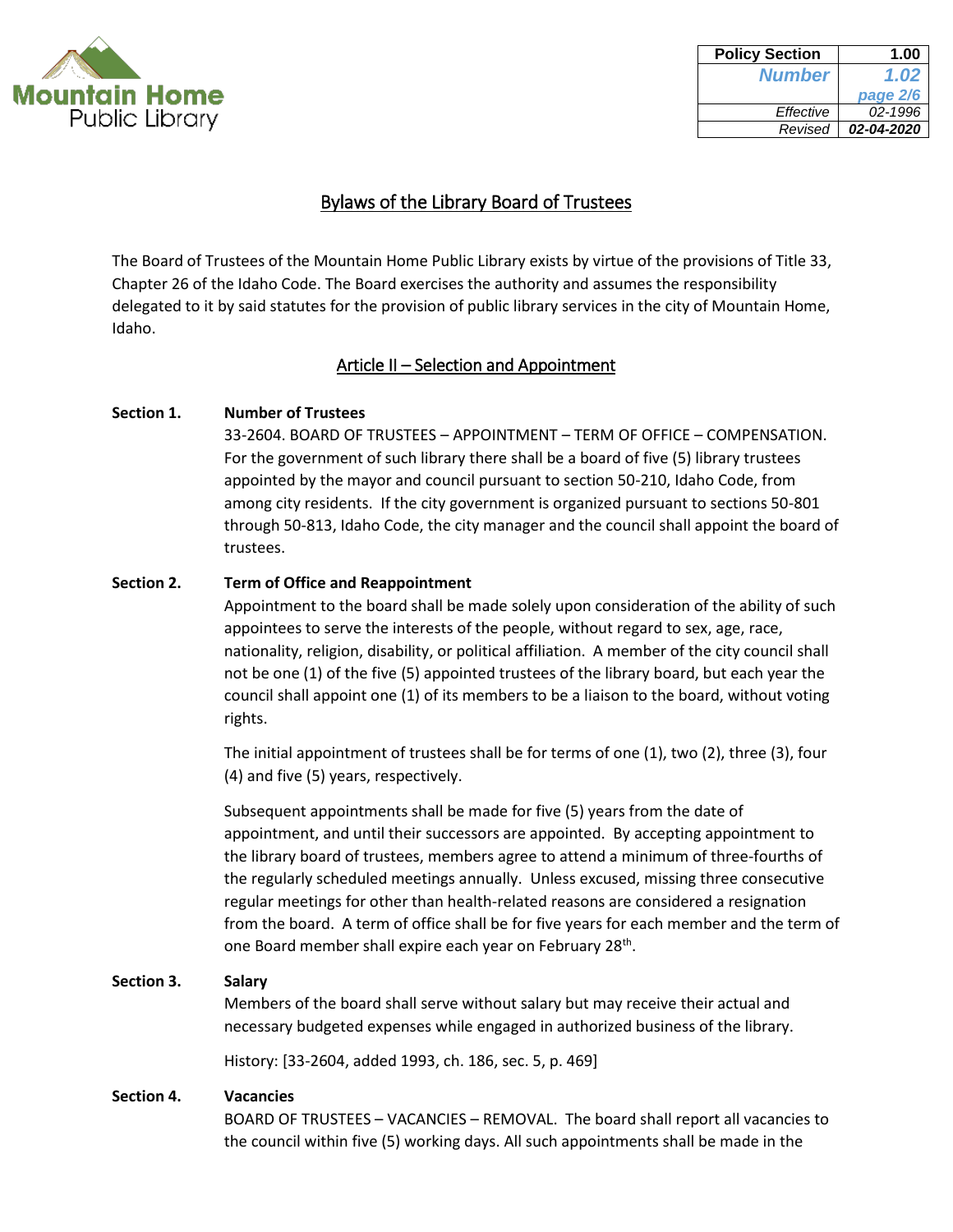

| <b>Policy Section</b> | 1.00       |
|-----------------------|------------|
| <b>Number</b>         | 1.02       |
|                       | page 2/6   |
| Effective             | 02-1996    |
| Revised               | 02-04-2020 |

same manner as appointments are originally made. Appointments to complete an unexpired term shall be for the remainder of the term only.

Any trustee may be removed by the city council by the unanimous vote of all of its members.

All Library Board Trustee vacancies will be announced with applications being accepted for a two-week period, or meeting with the Mayor. Applications will be posted at the Library, City Hall, on the Library Website, City Website, and social media accounts. Applications must be received at City Hall.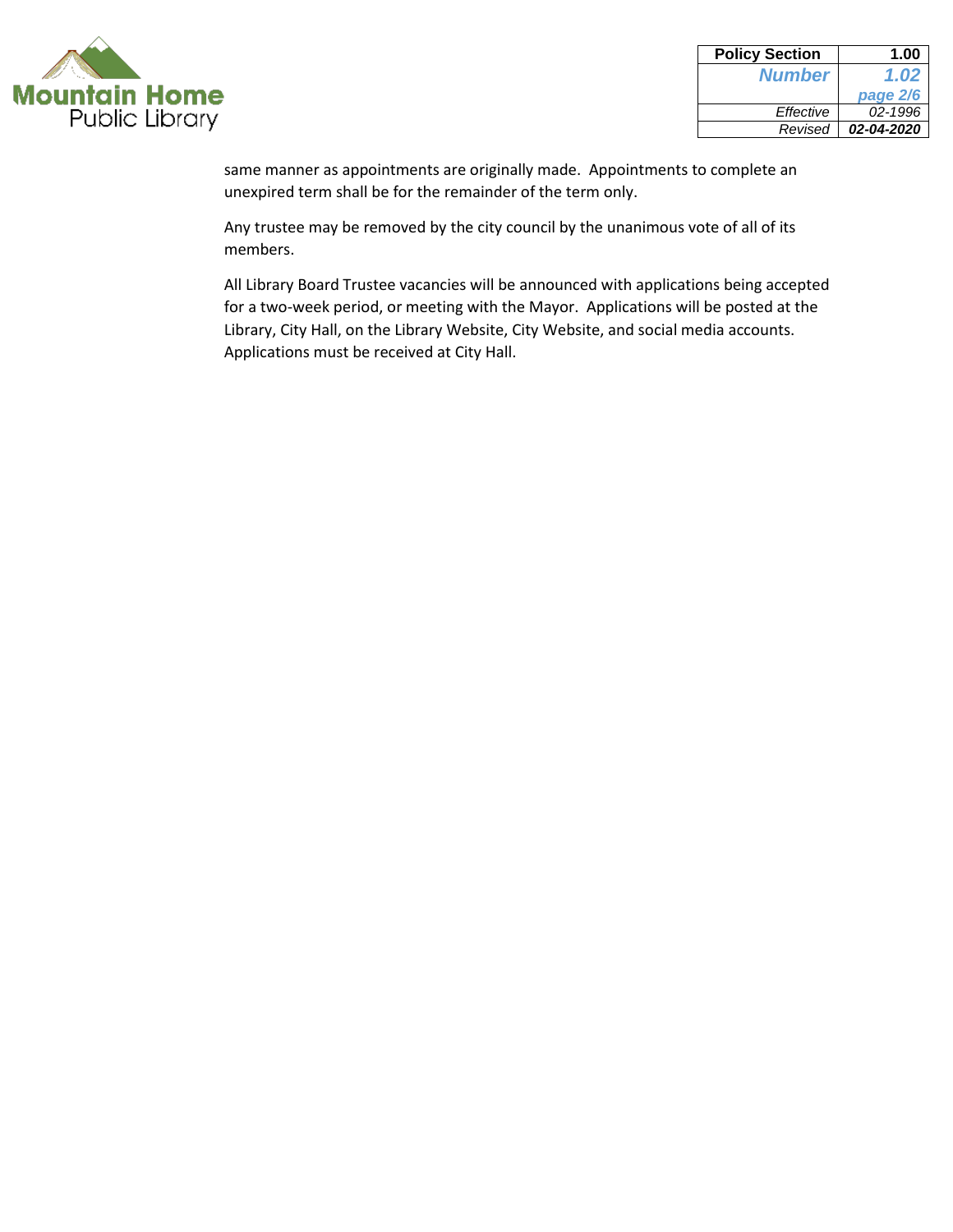

| <b>Policy Section</b> | 1.00       |
|-----------------------|------------|
| <b>Number</b>         | 1.02       |
|                       | page 4/6   |
| Effective             | 02-1996    |
| Revised               | 02-04-2020 |

## Article III – Powers and Duties

33-2607. POWERS AND DUTIES OF TRUSTEES. In addition to the powers elsewhere contained in this chapter and notwithstanding the provisions of Title 50, Idaho Code, the board of trustees of each city library shall have the following powers and duties:

- 1. To establish bylaws for its own governance;
- 2. To establish policies and rules of use for the governance of the library or libraries under its control; to exclude from the use of the library any and all persons who violate such rules;
- 3. To establish, locate, maintain and have custody of libraries to serve to city, and to provide suitable rooms, structures, facilities, furniture, apparatus and appliances necessary for library service;
- 4. With the approval of the city:
	- a. To acquire real property by purchase, gift devise, lease or otherwise;
	- b. To own and hold real and personal property and to construct buildings for the use and purposes of the library;
	- c. To sell, exchange or otherwise dispose of real or personal property when no longer required by the library; and
	- d. To insure the real and personal property of the library;
- 5. To prepare and adopt a budget for review and approval by the city council;
- 6. To control the expenditures of money budgeted for the library;
- 7. To accept or decline gifts of money or personal property, in accordance with library policy, and under such terms as may be a condition of the gift;
- 8. To hire, supervise and evaluate the library director;
- 9. To establish policies for the purchase and distribution of library materials;
- 10. To attend all meetings of the board of trustees;
- 11. To maintain legal records of all board business;
- 12. To exercise such other powers, not inconsistent with law, necessary for the orderly and efficient management of the library

### **Section 1. Policies**

The Board shall have the power to establish all library policies and rules of use and to determine any question of policy.

### **Section 2. Budget**

ANNUAL APPROPRIATIONS – CONTROL OF EXPENDITURES. The board shall prepare and adopt an annual budget, stating anticipated revenues and expenditures, indicating what support and maintenance of the library will be required for review and approval by the city council for the ensuing year.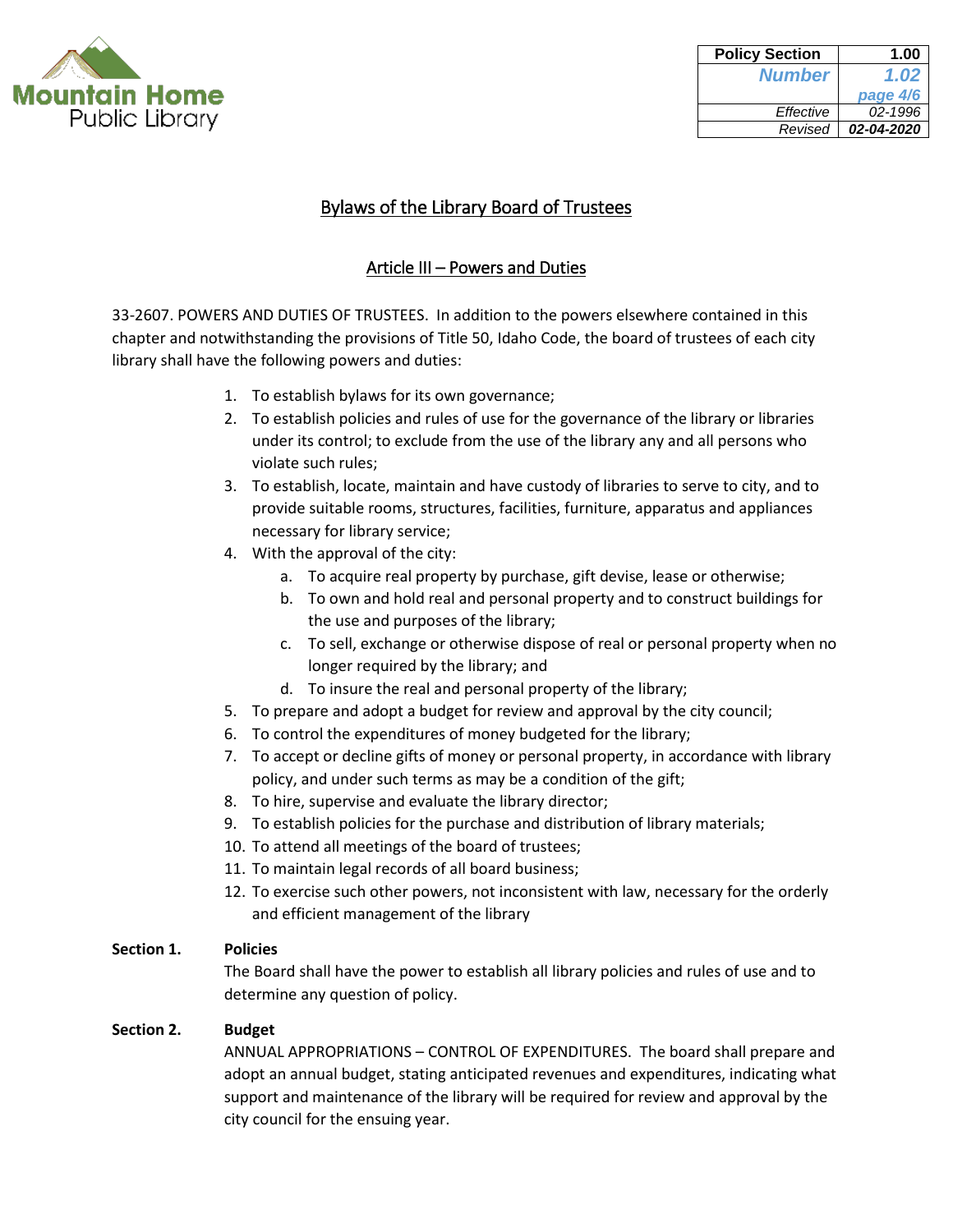

| <b>Policy Section</b> | 1.00       |
|-----------------------|------------|
| <b>Number</b>         | 1.02       |
|                       | page 4/6   |
| Effective             | 02-1996    |
| Revised               | 02-04-2020 |

All funds for the library shall be in the custody of the city treasurer unless otherwise provided by city ordinance and shall be used only for library purposes. The board shall have control of library expenditures. Money shall be paid for library purposes, only upon properly authenticated vouchers of the board of trustees. The board shall not make expenditures or incur indebtedness in any year in excess of the amount of money appropriated for library purposes. The board may hold a separate checking account to be used to pay petty expenses of the library. This account shall be audited along with other library funds.

DONATIONS. Monetary donations for the benefit of the library shall be budgeted along with other library accounts and shall be used only for library purposes. Money or other funds which are donated or given to the library may be expended by the board of trustees only in accordance with the city budget process.

#### **Section 3. Expenditures**

The Library Board of Trustees shall have exclusive control of the expenditures of all moneys collected for the Library Fund.

### **Section 4. Property**

The Library Board of Trustees shall have the supervision, care, and custody of any room or building constructed, leased, or set apart for library purposes, and it may, with the approval of the Council, lease, occupy, purchase or erect on purchased ground any appropriate building. The Board shall take charge of the public library, reading rooms, and its branches, and of all real and personal property belonging to it, or what may be acquired by loan, purchase, gift, devise, or otherwise, when not inconsistent with the terms and conditions of the gift, devise, or bequest. The Board shall have the power to make and enforce all rules, regulations, and by-laws necessary to administer, govern, and protect the Library, reading rooms, branches, and all property belonging or loaned to it.

### **Section 5. Appointments**

33-2608. LIBRARY DIRECTOR – DUTIES – OTHER EMPLOYEES. The board of trustees of each city library shall appoint the library director, who shall serve at the pleasure of the board. The library director shall advise the board, implement policy set by the board, supervise all library staff, and shall acquire library materials, equipment, and supplies. The library director shall attend all board meetings but shall not vote.

With the recommendation of the library director, the board shall hire all other employees as may be necessary for the operation of the library in accordance with city policies and procedures. These employees shall be employees of the city and subject to the city's personnel policies and classifications unless otherwise provided by city ordinance.

### **PROCEDURE BEFORE AFFECTING PAY**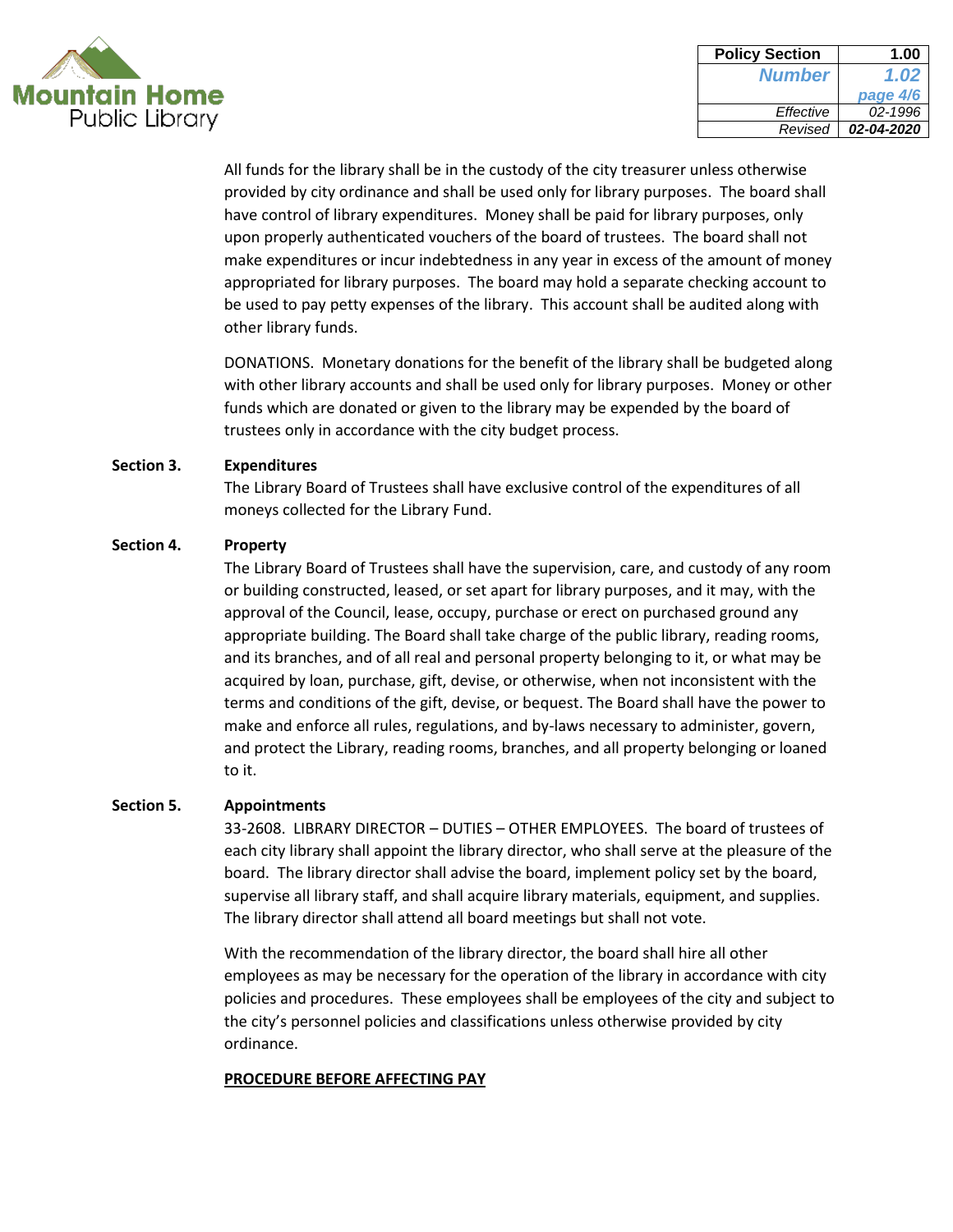

| <b>Policy Section</b> | 1.00       |
|-----------------------|------------|
| <b>Number</b>         | 1.02       |
|                       | page 4/6   |
| Effective             | 02-1996    |
| Revised               | 02-04-2020 |

**All city employees are At-Will employees however, before you proceed with any decision that may affect the employees pay, i.e. suspension, demotion, or termination, please contact the City Clerk/HR Department and the Mayor.** In the event of hiring emergency, the director shall have interim authority to retain an employee with the prior approval of the board provided such hire.

In case of emergency hire – recommendation, Chairperson would call a special meeting of the board so that the director can recommend to the board and work with the HR department for the hiring of "temporary" employees as may be necessary for the operation of the library in accordance with city policies and procedures. These employees shall be employees of the city and subject to the city's personnel policies and classifications unless otherwise provided by city ordinances. 33-2608

Leave slips for the director shall be approved by the Chairman of the board prior to being taken or the first day back from leave. Leave slips will be turned in accordance with city policy. If Chairperson is not available, the Vice Chairperson can sign leave slips. Director will follow all city policies regarding time keeping, and absent requests/authorizations.

### **Section 6. Committees**

The Chairperson may appoint standing committees at the recommendation of the majority of the Board's membership for such specific purposes as the business of the Board may require from time to time. The committee shall be considered to be discharged upon the completion of the purpose for which it was appointed and after the body has formally made a final report of its findings to the Board.

### **Section 7. Gifts and Trusts**

The Board shall receive and administer any trust or any other fund declared or created by gift or otherwise for such library and branches.

#### **Section 8. Other Duties**

Additional duties of the Board shall include, but not necessarily be limited to:

- Promoting and interpreting the Library and its services to the public;
- Obtaining adequate funds for library operation; and
- Developing a program of planned growth and improvement of Library and library services.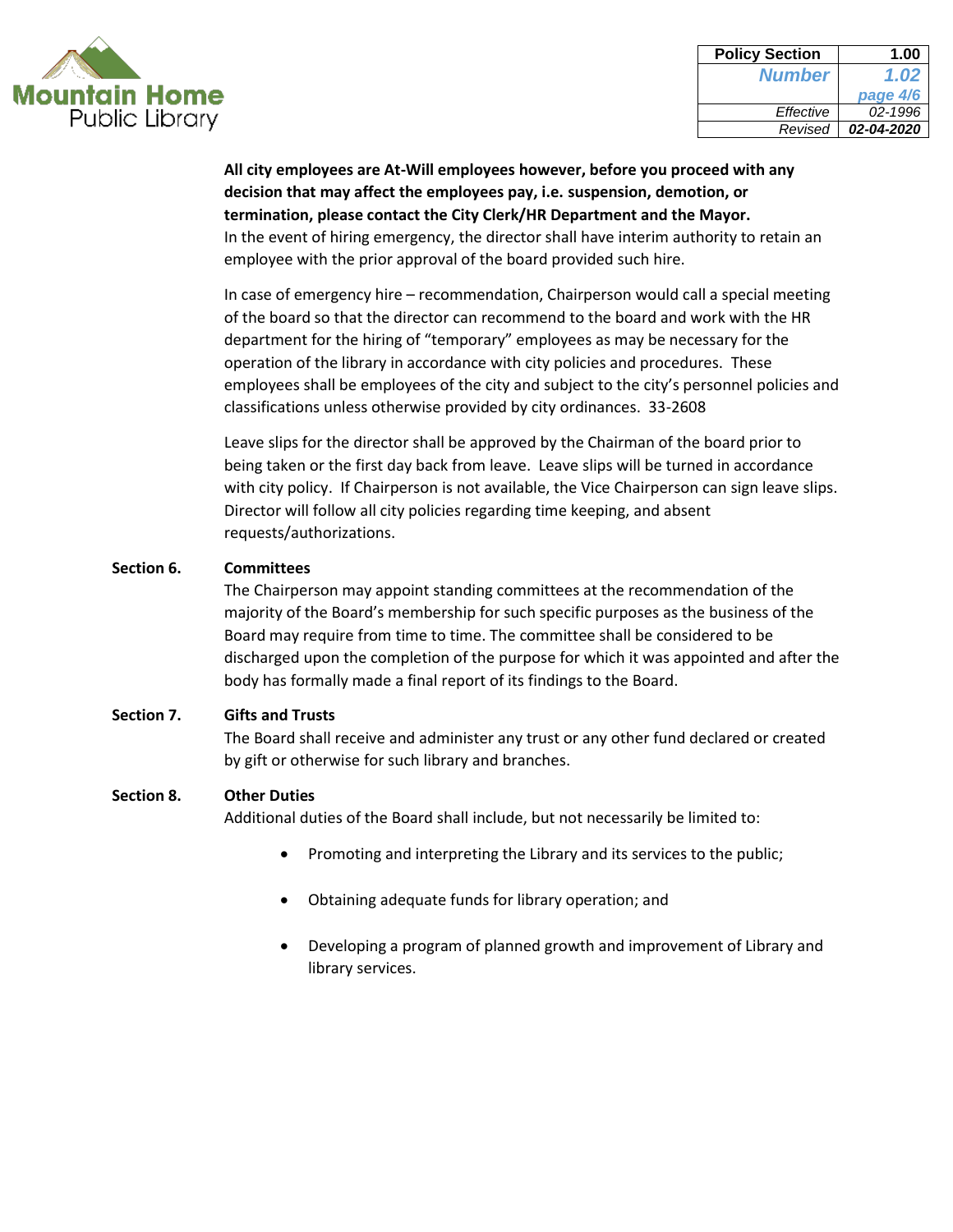

| <b>Policy Section</b> | 1.00       |
|-----------------------|------------|
| <b>Number</b>         | 1.02       |
|                       | page 5/6   |
| Effective             | 02-1996    |
| Revised               | 02-04-2020 |

### Article IV – Officers

### **Section 1. Election**

The officers shall be a chairperson, a vice-chairperson, and a secretary/treasurer, elected from among the appointed Trustees at the time of the annual meeting in October. Officers shall serve for a term of one year and until his/her successor is elected. At the discretion of the Board, the Library Director may act as the Clerk of the Board.

### **Section 2. Duties**

A. Chairperson

The Chairperson shall preside at all meetings of the Board, authorize calls for any special meetings, regulate and control public participation, appoint all committees and serve as an ex-officio member of such, execute documents authorized by the Board, insure true and accurate records are maintained of all meetings of the Board, plan the meeting agenda with the Director, and perform all other duties associated with the office.

### B. Vice-Chairperson

In the absence of the Chairperson, the Vice-Chair shall preside and perform all other duties associated with the Chairperson's office.

### C. Secretary/Treasurer

The Secretary/Treasurer shall sign all documents not endorsed by the Chairperson or Vice-Chair and shall perform such other duties as are assigned by the Board.

### **Section 3. Vacancies**

Vacancies occurring in any office shall be filled by a majority vote of those Trustees present at the next regular meeting of the Board. Any officer selected to fill a vacancy shall serve until the time of the next election of officers.

### **Section 4. Removal from Office**

Any officer may be removed from office by the Board whenever, in the judgement of the Board, the best interests of the Library shall be served by such removal.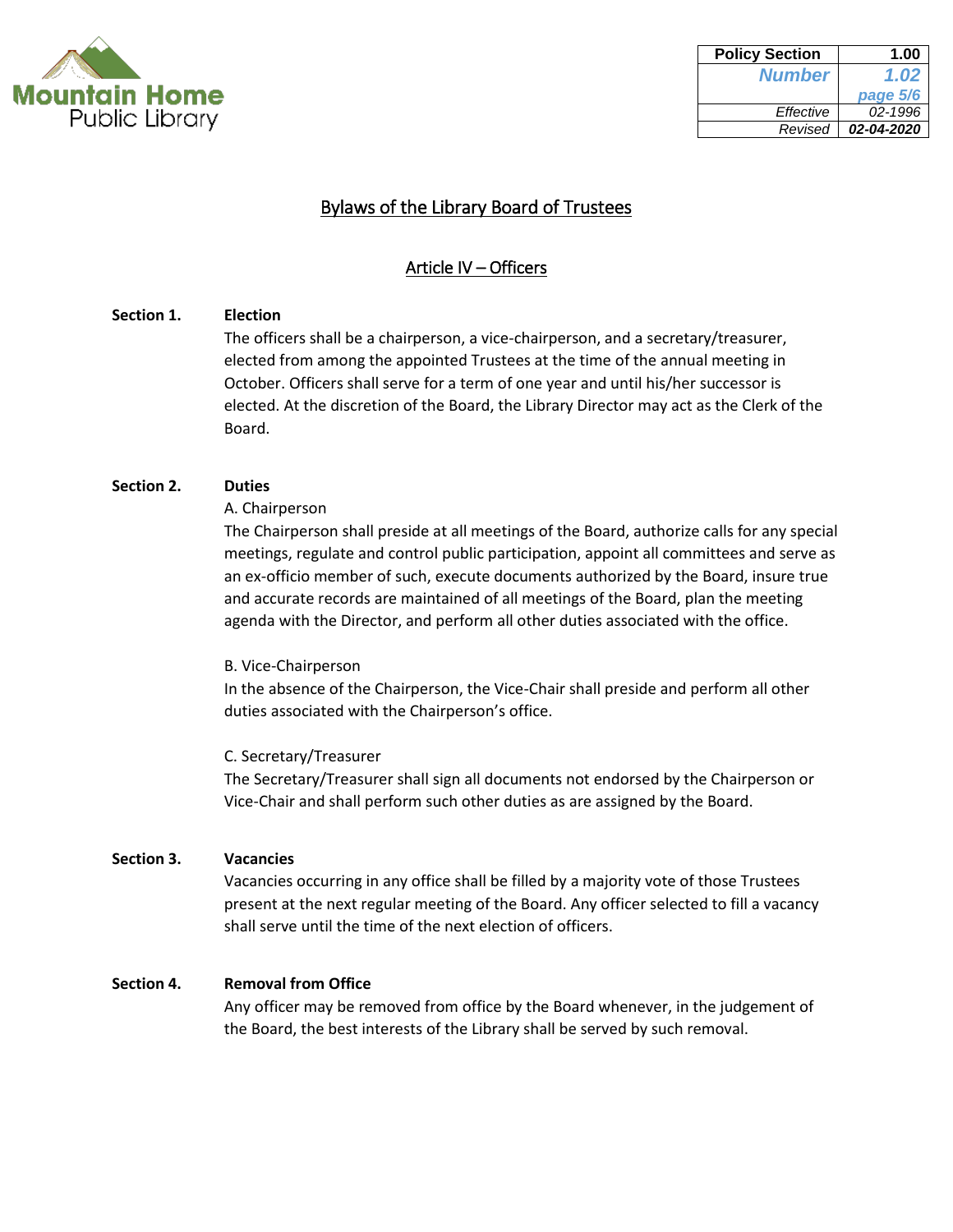

| <b>Policy Section</b> | 1.00       |
|-----------------------|------------|
| <b>Number</b>         | 1.02       |
|                       | page 6/6   |
| Effective             | 02-1996    |
| Revised               | 02-04-2020 |

## Article V – Meetings

# **Section 1. Frequency** The Board shall meet for business purposes monthly, except as shall be determined in advance by the Board at a regular meeting. Regular meetings shall be held on a uniform day each month. The day and hour will be set by the Board at its annual meeting in October of each year, unless otherwise ordered by the Board. **Section 2. Special Meetings** Special meetings may be called by the Chairperson, or upon request of three members of the Board, for the transaction of business stated in the Notice of Special Meeting. Only that business specified may be acted upon at the Special Meeting. Notification procedures will comply with Idaho Code and the City of Mountain Home's policies. **Section 3. Quorum** A majority of the Board shall constitute a quorum for the transaction of business. **Section 4. Voting** An affirmative vote by the majority of Board members present shall be necessary to approve any actions of the Board. The Chairperson may introduce, vote upon, move, or

# **Section 5. Meeting Records** Records of meetings shall be maintained by the Library Director or the Director's designate.

second a proposal before the Board.

### Article VI – Parliamentary Authority

The parliamentary authority shall be Robert Rules of Order, current edition, except as state in these By-Laws.

### Article VII – Amendments

These By-Laws may be amended at any regular meeting of the Board with a quorum present, by majority vote of the Board members present.